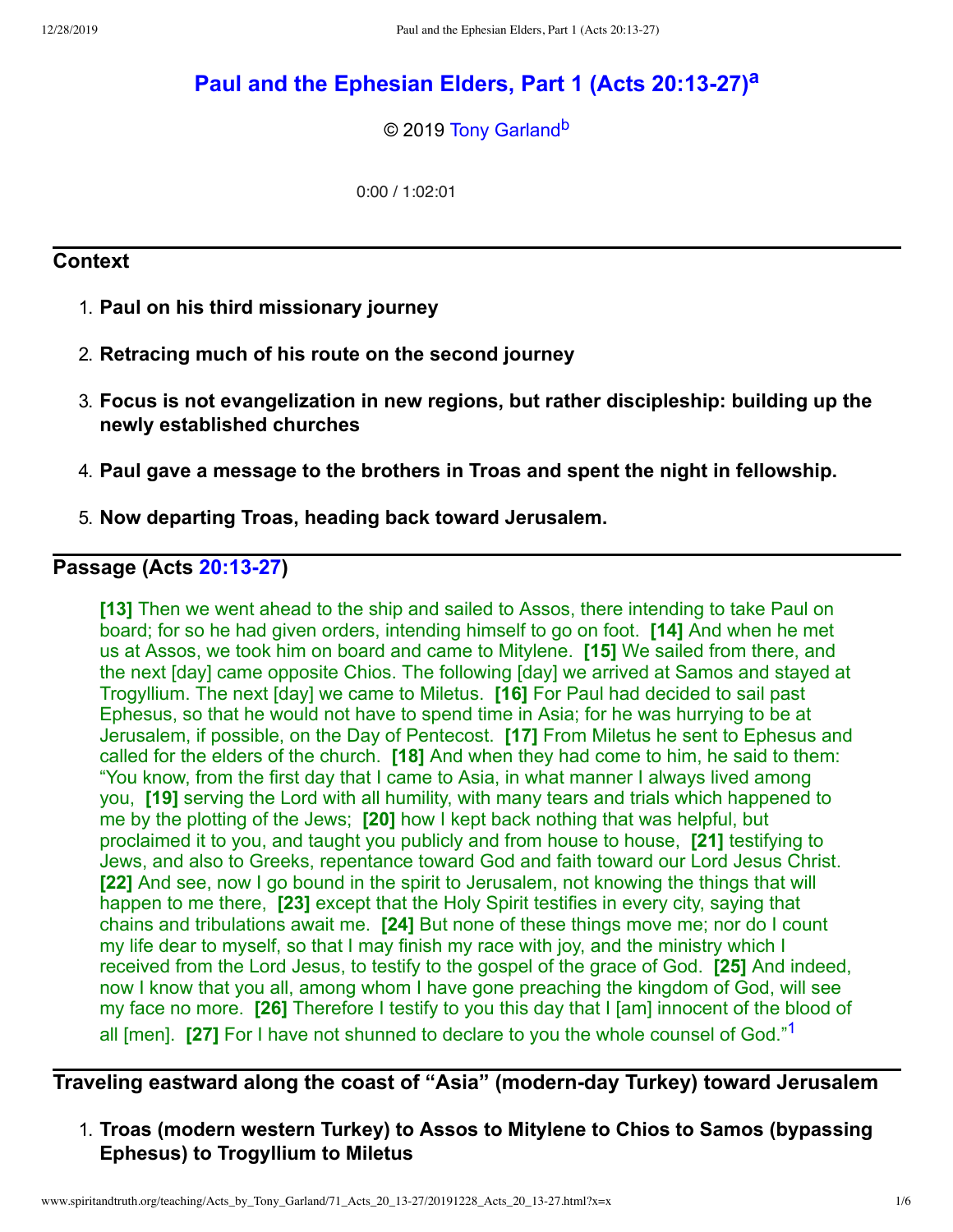- 2. **Miletus: east and slightly north of Patmos — where John would eventually receive Revelation—including portions directed to 7 churches inland from Miletus**
- 3. **Paul bypassed Ephesus with the goal of reaching Jerusalem on the Day of Pentecost (Acts [20:16\)](http://www.spiritandtruth.org/bibles/nasb/b44c020.htm#Acts_C20V16)**

### **Sends to Ephesus for the elders of the church**

- 1. **He didn't have time to go through Ephesus where he had previously taught for several years—no doubt there were many people there he knew and it would have impeded his progress**
- 2. **He also knew (or suspected) he wouldn't be coming the same way again—yet he had important words of encouragement and warning to impart to the church at Ephesus**
- 3. **Instead of going to Ephesus, he sends for the elders of the church to meet with him at Miletus**

# **Church government**

- 1. *Elders* **is** [πρεσβυτέρους](http://www.spiritandtruth.org/fontsu/index.htm) **[***presbyterous***] from which we get** *presbyterian*
	- A. "An old man", and by extension, someone who is experienced, wise
	- B. Used to describe a leader in the community (Mat. [15:2;](http://www.spiritandtruth.org/bibles/nasb/b40c015.htm#Mat._C15V2) Acts [11:30;](http://www.spiritandtruth.org/bibles/nasb/b44c011.htm#Acts_C11V30) [14:23;](http://www.spiritandtruth.org/bibles/nasb/b44c014.htm#Acts_C14V23) etc.)
	- C. Used to describe the office of leadership in the local Christian Church
		- I. "Let the elders who rule well be counted worthy of double honor, especially those who labor in the word and doctrine" (1Ti. [5:17](http://www.spiritandtruth.org/bibles/nasb/b54c005.htm#1Ti._C5V17)).

## 2. **"Elders (plural) of the (singular) church" (Acts [20:17](http://www.spiritandtruth.org/bibles/nasb/b44c020.htm#Acts_C20V17))**

- A. "So when they had appointed elders in every church, and prayed with fasting, they commended them to the Lord in whom they had believed" (Acts [14:23\)](http://www.spiritandtruth.org/bibles/nasb/b44c014.htm#Acts_C14V23).
- <span id="page-1-0"></span>B. Paul and Barnabas appointed (plural) elders in every (single) church.
- 3. **See presentation No. 49, The [Appointment](http://www.spiritandtruth.org/teaching/Acts_by_Tony_Garland/49_Acts_14_23-28/index.htm) of Elders [c](#page-5-2) , covering Acts [14:23-28](http://www.spiritandtruth.org/bibles/nasb/b44c014.htm#Acts_C14V23) where we discuss the NT model of Church government in greater detail.**

## **The thrust of Paul's message: his example, his destiny, his warnings**

#### 1. *First***, His example**

- A. "You know . . . in what manner I always lived among you" (Acts [20:18\)](http://www.spiritandtruth.org/bibles/nasb/b44c020.htm#Acts_C20V18)
- B. "serving the Lord" (Acts [20:19](http://www.spiritandtruth.org/bibles/nasb/b44c020.htm#Acts_C20V19))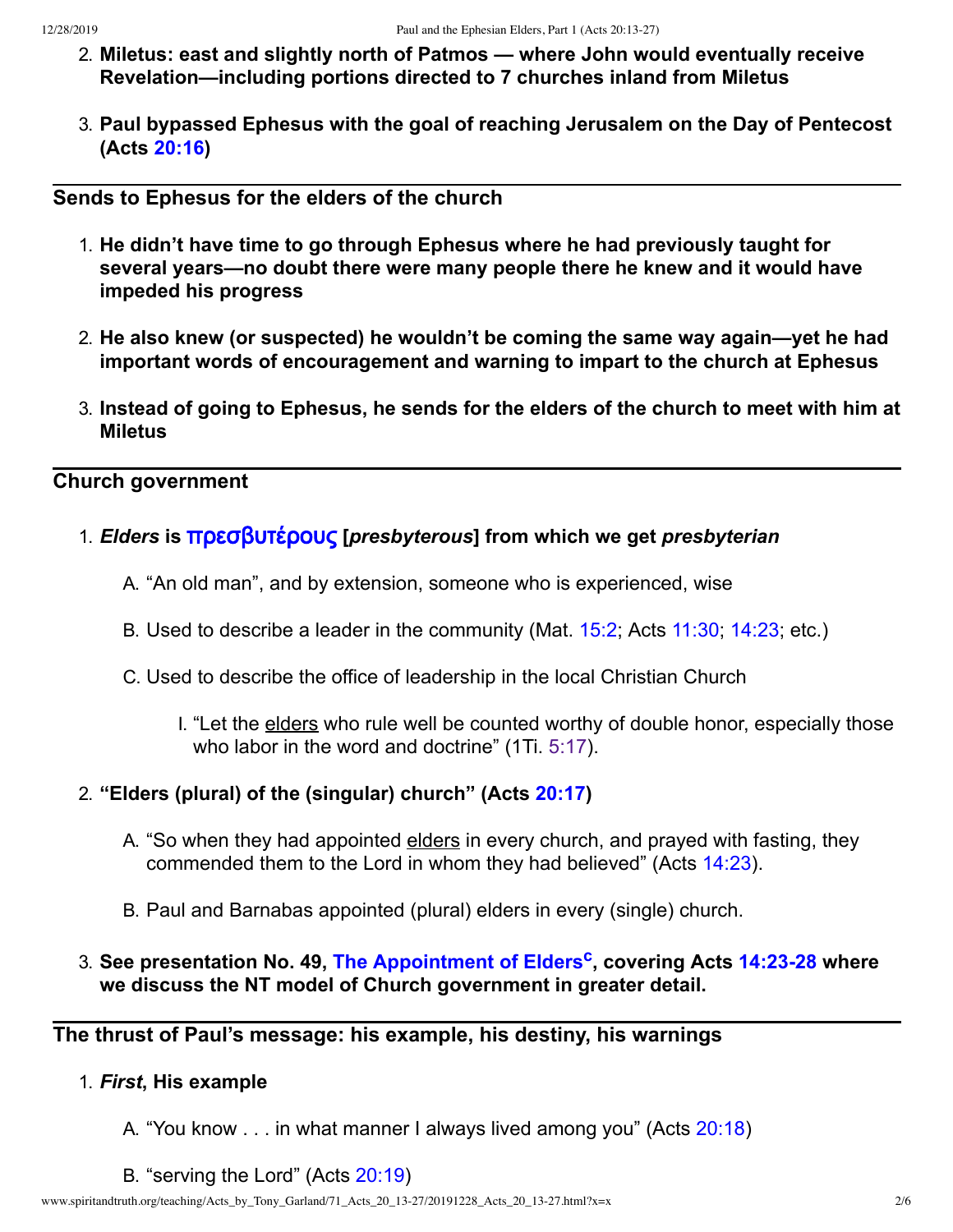- C. "with all humility" (Acts [20:19\)](http://www.spiritandtruth.org/bibles/nasb/b44c020.htm#Acts_C20V19)
- D. Faithful under persecution, "with many tears and trials which happened to me" (Acts [20:19\)](http://www.spiritandtruth.org/bibles/nasb/b44c020.htm#Acts_C20V19)
- E. Faithful teaching the whole counsel
	- I. "Kept back nothing that was helpful" (Acts [20:20\)](http://www.spiritandtruth.org/bibles/nasb/b44c020.htm#Acts_C20V20)
	- II. "taught . . . publically, and from house to house" (Acts. 20:20)
	- III. The simple gospel, to both Jews and Greeks (Hellenists)
		- a. "Repentance toward God and faith toward our Lord Jesus Christ" (Acts [20:21\)](http://www.spiritandtruth.org/bibles/nasb/b44c020.htm#Acts_C20V21)
			- i. Repentance = [μετάνοια](http://www.spiritandtruth.org/fontsu/index.htm) [*metanoia*], a change of mind
			- ii. Faith = [πίστις](http://www.spiritandtruth.org/fontsu/index.htm) [*pistis*], trust
		- b. Repentance and faith but what about *sola fide*, we are saved by grace through faith alone?
		- c. Is Paul adding repentance to faith? Must a person repent *first* and *then* exercise faith to be saved . . . a two-step process?
		- d. The case of the Philippian jailor (Acts [16:30-31\)](http://www.spiritandtruth.org/bibles/nasb/b44c016.htm#Acts_C16V30)

"And he brought them out and said, "Sirs, what must I do to be saved?" So they said, "Believe on the Lord Jesus Christ, and you will be saved, you and your household."" (Acts [16:30–31](http://www.spiritandtruth.org/bibles/nasb/b44c016.htm#Acts_C16V30))

- e. John's evangelistic gospel
	- i. The most famous evangelistic verse in the Bible (John  $3:16$ )
	- ii. The very purpose of John's gospel

"but these [signs] are written that you may believe that Jesus is the Christ, the Son of God, and that believing you may have life in His name" (John [20:31](http://www.spiritandtruth.org/bibles/nasb/b43c020.htm#John_C20V31))

- iii. John emphasizes the role of *belief* more than all the other gospels combined: Matthew (9 verses), Mark (15 verses), Luke (10 verses), John (86 verses!)
- iv. Never once mentions [μετάνοια](http://www.spiritandtruth.org/fontsu/index.htm) [*metanoia*], repentance
- v. What gives?
- f. Two sides of the same coin: a person cannot exercise faith in God without also changing their mind to agree with God's assessment of reality and their sinful condition and need — this is the role of repentance in salvation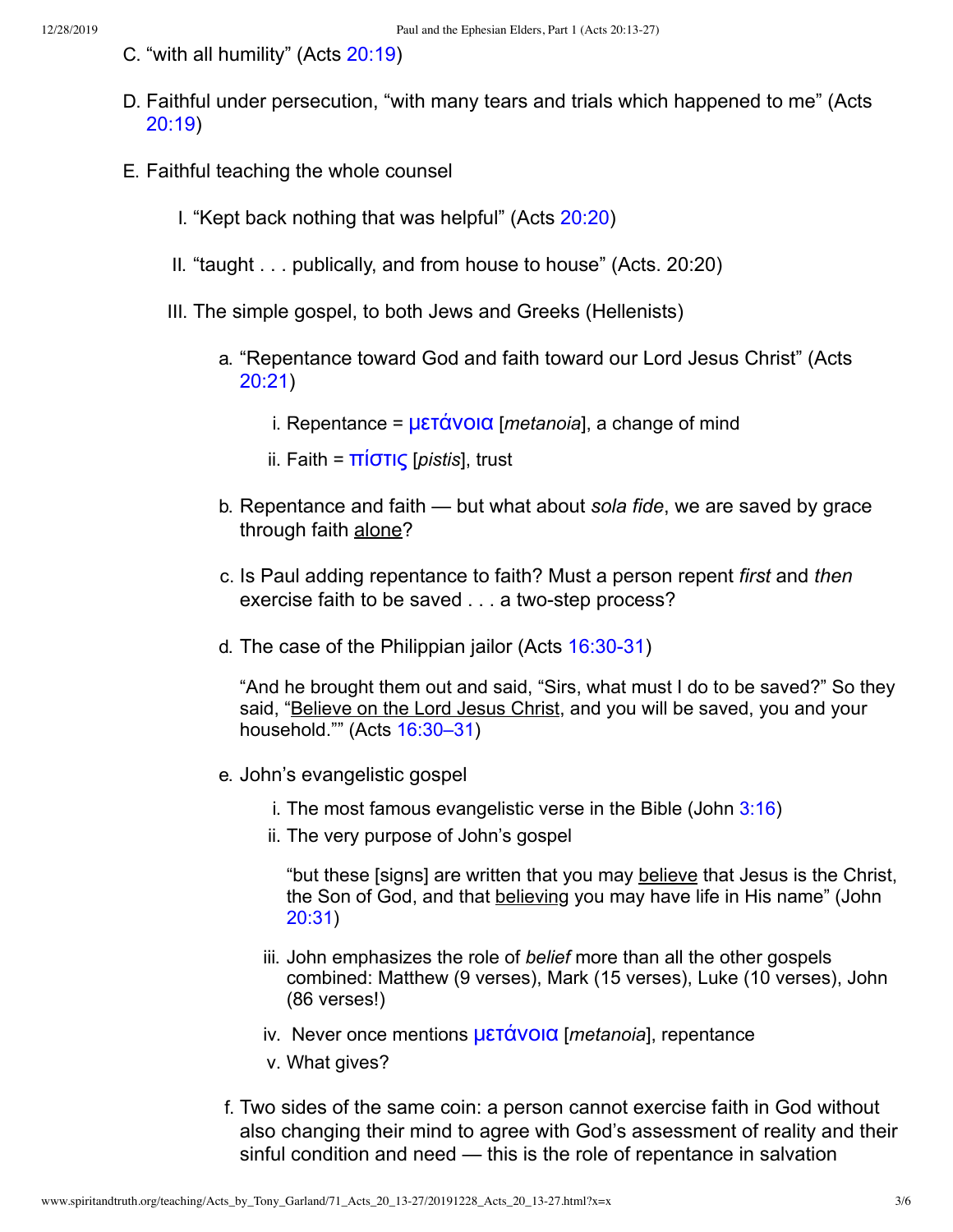#### 2. *Second***, His destiny**

- A. "now I go bound in the spirit to Jerusalem" (Acts [20:22\)](http://www.spiritandtruth.org/bibles/nasb/b44c020.htm#Acts_C20V22)
- B. "not knowing the things that will happen to me there" (Acts [20:22\)](http://www.spiritandtruth.org/bibles/nasb/b44c020.htm#Acts_C20V22)
- C. The testimony of the Spirit: "chains and tribulations await me" (Acts [20:23](http://www.spiritandtruth.org/bibles/nasb/b44c020.htm#Acts_C20V23))
	- I. To which the NT prophet Agabus would soon contribute

" When he had come to us, he took Paul's belt, bound his [own] hands and feet, and said, "Thus says the Holy Spirit, 'So shall the Jews at Jerusalem bind the man who owns this belt, and deliver [him] into the hands of the Gentiles.' "" (Acts [21:11\)](http://www.spiritandtruth.org/bibles/nasb/b44c021.htm#Acts_C21V11)

- II. Paul's "fourth missionary Journey," taken to appeal to Caesar in Rome
- D. He lacks earthly concerns
	- I. "None of these things move me" (Acts [20:24](http://www.spiritandtruth.org/bibles/nasb/b44c020.htm#Acts_C20V24))
	- II. "Nor do I count my life dear to myself" (Acts [20:24\)](http://www.spiritandtruth.org/bibles/nasb/b44c020.htm#Acts_C20V24)
- E. His focus is on heavenly concerns
	- I. "so that I may finish my race with joy" (Acts  $20:24$ )
	- II. "the ministry which I received from the Lord Jesus" (Acts [20:24\)](http://www.spiritandtruth.org/bibles/nasb/b44c020.htm#Acts_C20V24)
	- III. "to testify to the gospel of the grace of God" (Acts [20:24](http://www.spiritandtruth.org/bibles/nasb/b44c020.htm#Acts_C20V24))
- F. "I know that you all . . . will see my face no more" (Acts [20:25\)](http://www.spiritandtruth.org/bibles/nasb/b44c020.htm#Acts_C20V25)
- G. "I am innocent of the blood of all [men]" (Acts [20:26\)](http://www.spiritandtruth.org/bibles/nasb/b44c020.htm#Acts_C20V26)
	- I. What about Stephen (Acts [7:58-59;](http://www.spiritandtruth.org/bibles/nasb/b44c007.htm#Acts_C7V58) [8:1\)](http://www.spiritandtruth.org/bibles/nasb/b44c008.htm#Acts_C8V1)?
	- II. What about many others?

"9 Indeed, I myself thought I must do many things contrary to the name of Jesus of Nazareth. 10 This I also did in Jerusalem, and many of the saints I shut up in prison, having received authority from the chief priests; and when they were put to death, I cast my vote against [them]" (Acts [26:9-10](http://www.spiritandtruth.org/bibles/nasb/b44c026.htm#Acts_C26V9))

- III. This is one reason Paul testified of the gospel of the grace of God
- IV. Also: speaking in the sense of God's warning to earlier prophets
- H. "for I have not shunned to declare to you the whole counsel of God" (Acts [20:27\)](http://www.spiritandtruth.org/bibles/nasb/b44c020.htm#Acts_C20V27)
	- I. Paul saw his NT responsibility a similar vein to the OT prophet Ezekiel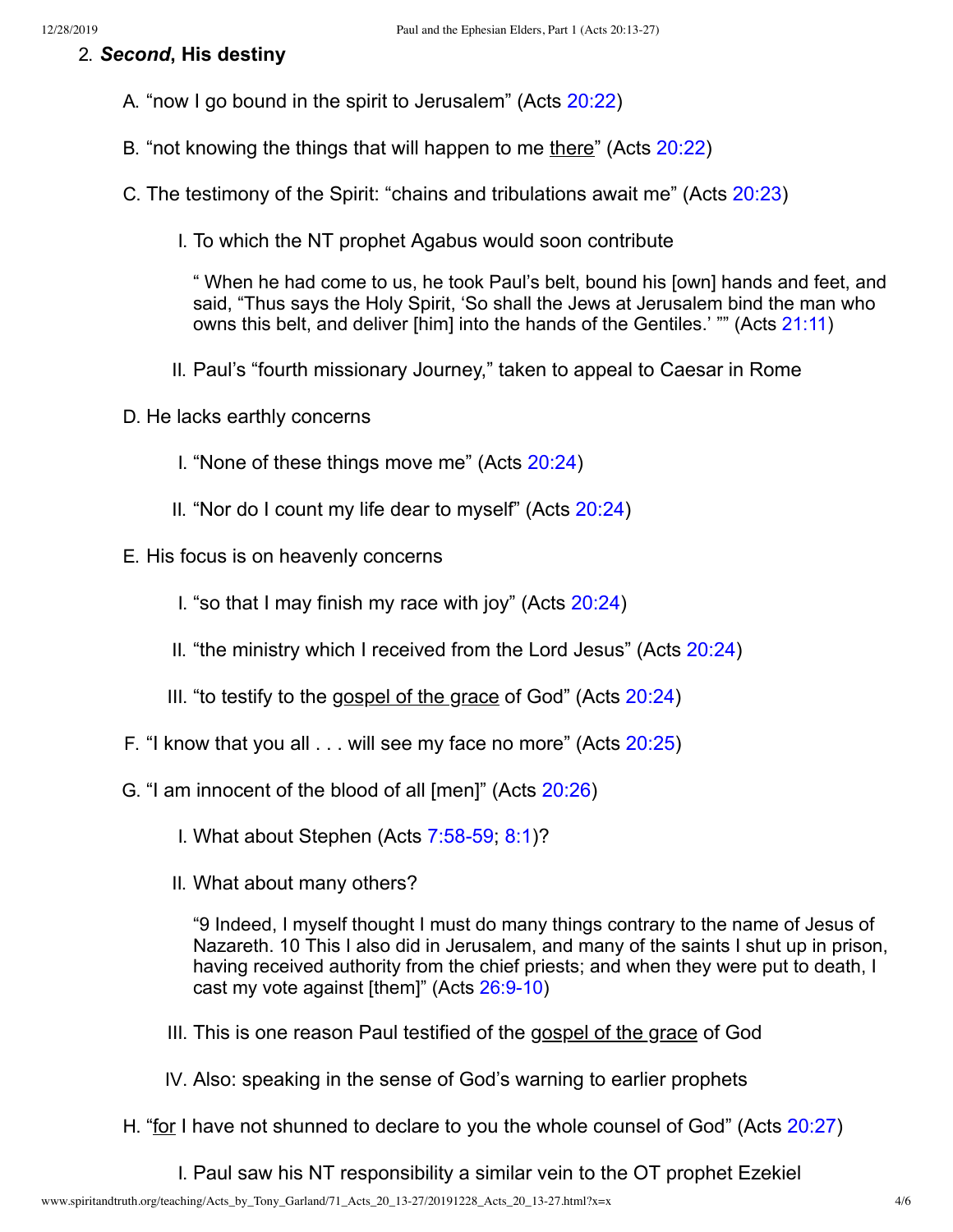"17 Son of man, I have made you a watchman for the house of Israel; therefore hear a word from My mouth, and give them warning from Me: 18 When I say to the wicked, 'You shall surely die,' and you give him no warning, nor speak to warn the wicked from his wicked way, to save his life, that same wicked [man] shall die in his iniquity; but his blood I will require at your hand" (Eze. [3:17-18 cf.](http://www.spiritandtruth.org/bibles/nasb/b26c003.htm#Eze._C3V17) [33:6\)](http://www.spiritandtruth.org/bibles/nasb/b26c033.htm#Eze._C33V6)

- II. This differs from our role we are not in the same shoes as Ezekiel or Paul
- III. However, there are points of application
	- a. Paul did "not shun" to declare why would he say this?
		- i. God has called us to deliver both joyous news, but also a message of pending judgment
		- ii. Our very existence is a reminder of an unwavering standard by which men will be measured — this produces hostile reactions (thus Paul mentioned "many tears and trials which happened to me")
	- b. The whole counsel of God
		- i. We are under intense (and growing) pressure to omit the most unpopular portions of God's truth
		- ii. God-ordained use (and limitation) on sexual expression
		- iii. God-defined gender roles
		- iv. As the culture grows in its hatred of God, we come increasingly into the cross-hairs as impediments to "progress"
	- c. The need of biblical perspective
		- i. "But none of these things move me, nor do I count my life dear" (Acts [20:24](http://www.spiritandtruth.org/bibles/nasb/b44c020.htm#Acts_C20V24))
		- ii. "So that I may finish my race . . . the ministry which I received . . . to testify to the gospel" (Acts [20:24\)](http://www.spiritandtruth.org/bibles/nasb/b44c020.htm#Acts_C20V24)

#### 3. *Third***, His warning - concern for the Churches (Part 2, next time)**

<span id="page-4-1"></span>

[SpiritAndTruth.org](http://www.spiritandtruth.org/) Scan Co[d](#page-5-3)e<sup>d</sup>

#### Endnotes:

<span id="page-4-0"></span>[1.](#page-0-0) [NKJV](#page-5-4), Acts [20:13-27](http://www.spiritandtruth.org/bibles/nasb/b44c020.htm#Acts_C20V13)